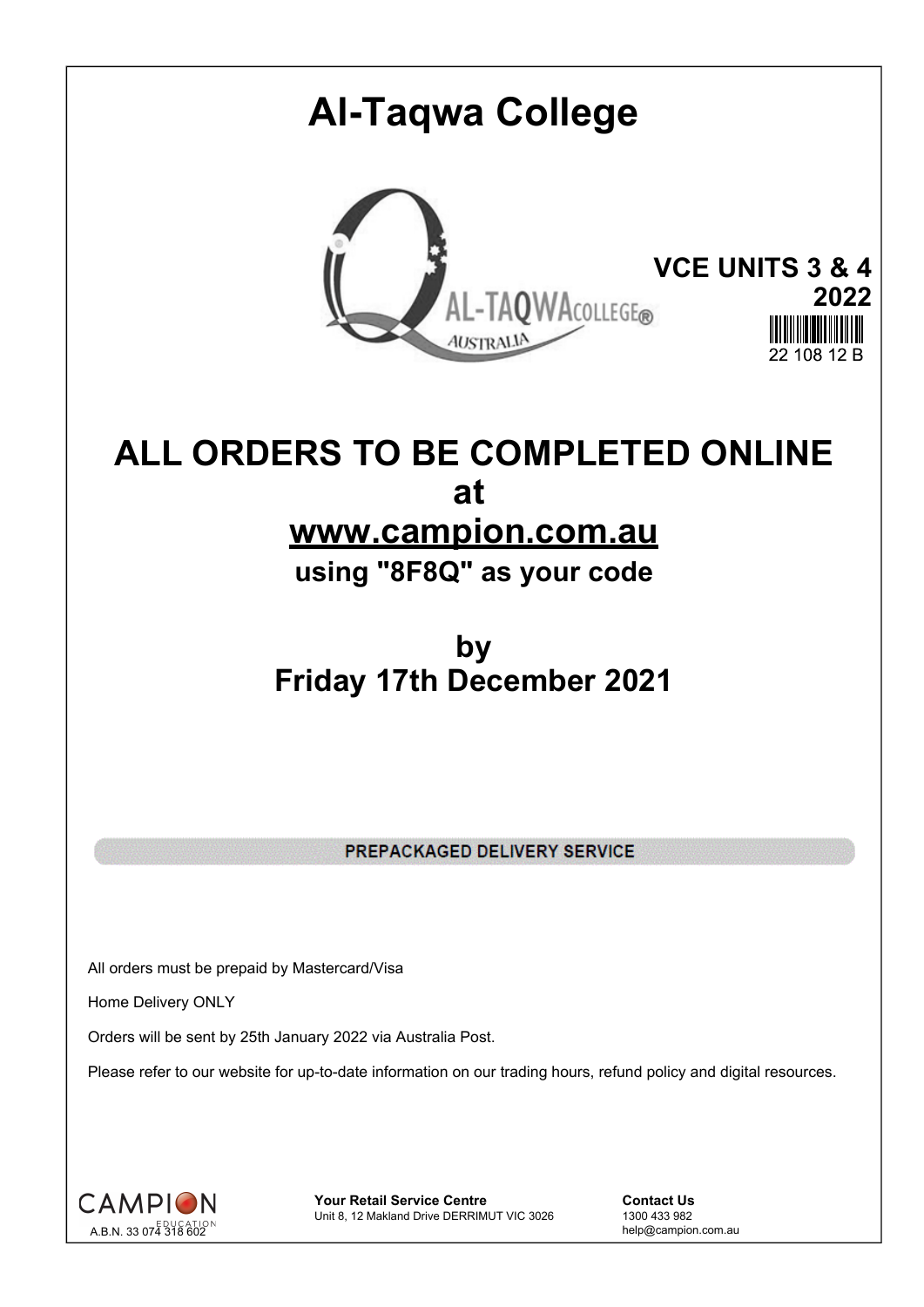| TICK THE BOX FOR THE ITEMS REQUIRED -                                                                                                                                                   | TICK THE BOX FOR THE ITEMS REQUIRED -                                                                                       |                                                         |                                |                  |  |
|-----------------------------------------------------------------------------------------------------------------------------------------------------------------------------------------|-----------------------------------------------------------------------------------------------------------------------------|---------------------------------------------------------|--------------------------------|------------------|--|
| Price<br>Location<br><b>Description</b>                                                                                                                                                 | <b>Description</b><br>Price                                                                                                 |                                                         |                                | Location         |  |
| <b>VCE UNITS 3 &amp; 4</b>                                                                                                                                                              | <b>ECONOMICS</b>                                                                                                            |                                                         |                                |                  |  |
| Please note that there are digital products (eCode or cCode) on this Resource List.<br>These items can only be ordered online, and cannot be refunded for change of mind.               | Choose ONE of the options - Digital only OR Print/<br>Digital:                                                              |                                                         | <b>Choose One</b>              |                  |  |
| These products are single user licences and are only valid for 1 year (unless otherwise<br>stated).                                                                                     | PRINT & DIGITAL<br>1 x Jacaranda VCE Economics 3&4 Print/LearnON/ \$80.00 15                                                |                                                         |                                | P12460           |  |
| <b>GAT</b>                                                                                                                                                                              | - OR -DIGITAL ONLY<br>1 x Digital Jacaranda VCE Economics 3&4 inc                                                           |                                                         | \$50.00 16 ORDER ONLINE E20239 |                  |  |
| All students are required to sit the General Ability Test (GAT) if they are undertaking a VCE<br>subject.                                                                               | Can only order online at www.campion.com.au                                                                                 |                                                         |                                |                  |  |
| 1 x Checkpoints VCE General Achievement Test GAT \$29.95 1<br>P30310                                                                                                                    |                                                                                                                             |                                                         |                                | P55152           |  |
| New Edition for 2022                                                                                                                                                                    | <b>ENGLISH</b><br>1 x Oxford Australian Pocket Dictionary (8E) (H/B) \$29.95                                                |                                                         | 18 $\Box$                      | P15844           |  |
| <b>SUBJECTS</b>                                                                                                                                                                         | 1 x Insight English Year 12 (Print&Digital) New 2E                                                                          | \$44.95                                                 | 19 $\Box$                      | P00612           |  |
| <b>ACCOUNTING</b>                                                                                                                                                                       | (Retain above books from previous year)                                                                                     |                                                         |                                |                  |  |
| Please Choose ONE of the items below:<br><b>Choose One</b>                                                                                                                              | 1 x Things Fall Apart (Penguin Modern Classics)(P/B) \$19.99 20                                                             |                                                         |                                | P03053           |  |
| <b>TEXTBOOK &amp; WORKBOOK PACK</b><br>1 x Cambridge VCE Accounting 3&4 (Print/Digital/<br>P15715<br>\$99.95<br>$2\Box$                                                                 | 1 x Longest Memory, The (P/B) [Fred D'Aguiar]  \$19.99 21                                                                   |                                                         |                                | P02967           |  |
| - OR - If using a second-hand textbook, order the Workbook below:                                                                                                                       | 1 x 7 Stages of Grieving, The (Play) (25th Anniv Ed) \$25.95 22                                                             |                                                         |                                | P09079           |  |
| 1 x Cambridge VCE Accounting 3&4 Workbook 4E \$28.95<br>P15653<br>$3\Box$                                                                                                               | 1 x Loose Leaf Refills Reinforced A4 7mm Pkt 50  \$2.10 24                                                                  |                                                         |                                | P55135<br>P56387 |  |
| 1 x Checkpoints VCE Accounting 3&4 (2022) \$34.95<br>P30226<br>$4\Box$<br>New Edition for 2022                                                                                          | <b>HEALTH &amp; HUMAN DEVELOPMENT</b>                                                                                       |                                                         |                                |                  |  |
| <b>BIOLOGY</b>                                                                                                                                                                          | Please Choose ONE of the items below:<br><b>PRINT &amp; DIGITAL</b>                                                         |                                                         | <b>Choose One</b>              |                  |  |
| Students will need to order Edrolo Biology Units 3 & 4 Book directly from publisher. Refer to<br>seperate information sheet for instructions - Available on the College Schoolbox page. | 1 x Jacaranda VCE Key Concepts HHD 3&4 Print/ \$80.00 25<br>LearnON/StudyON 7E [Beaumont]<br>New Edition for 2022           |                                                         |                                | P30335           |  |
| Al-Taqwa College Studyclix Science License \$22.00<br>F24484<br>$5 \mid \mid$<br>(Only order once; a single subscription will give access to other subjects)                            | - OR -DIGITAL ONLY<br>1 x Digital VCE Key Concept HHD 3&4 LearnOn/ \$50.00 26 ORDER ONLINE E30335                           |                                                         |                                |                  |  |
| 1 x Biozone VCE Units 3&4 Biology Student Workbook \$44.95 6<br>P15502                                                                                                                  | Digital product available via access code<br>New Edition for 2022                                                           |                                                         |                                |                  |  |
| New Edition for 2022<br>P55152                                                                                                                                                          | 1 x Checkpoints VCE Health and Human Development \$34.95 27                                                                 |                                                         |                                | P30311           |  |
| <b>BUSINESS MANAGEMENT</b>                                                                                                                                                              | New Edition for 2022                                                                                                        |                                                         |                                |                  |  |
| Edrolo Business Management Book Units 3 & 4 - order either Print & Digital OR Digital only                                                                                              |                                                                                                                             |                                                         |                                | P55152           |  |
| version directly from publisher. Refer to seperate information sheet for instructions - Available<br>on the College Schoolbox page.                                                     | <b>HISTORY - REVOLUTIONS</b><br>1 x Analysing the Russian Revolution (Print & Digital) \$64.95 29                           |                                                         |                                | P30130           |  |
| <b>CHEMISTRY</b>                                                                                                                                                                        | New Edition for 2022<br>1 x Analysing the Chinese Revolution (Print & Digital) \$64.95 30                                   |                                                         |                                | P30098           |  |
| Students will need to order Edrolo Chemistry Units 3 & 4 Book directly from publisher. Refer<br>to information sheet for instructions - Available on the College Schoolbox page.        | New Edition for 2022<br>1 x Russian Revolution Study & Exam Guide (Print and \$34.95 31                                     |                                                         |                                | P30123           |  |
| Al-Taqwa College Studyclix Science License \$22.00 8<br>F24485<br>(Only order once; a single subscription will give access to other subjects)                                           | (Optional, but recommended)                                                                                                 |                                                         |                                |                  |  |
| P55152                                                                                                                                                                                  | New Edition for 2022<br><b>LEGAL STUDIES</b>                                                                                |                                                         |                                |                  |  |
| <b>DATA ANALYTICS</b>                                                                                                                                                                   | Edrolo Legal Studies Book Units 3 & 4 - order either Print & Digital OR Digital only version                                |                                                         |                                |                  |  |
| Please choose ONE of the following items:<br><b>Choose One</b><br>PRINT & DIGITAL                                                                                                       | directly from publisher. Refer to seperate information sheet for instructions - Available on the<br>College Schoolbox page. |                                                         |                                |                  |  |
| 1 x VCE Data Analytics 3&4 (Print & Digital) 5E<br>P17258<br>\$88.95<br>$10$ $\Box$                                                                                                     | 1 x A+ VCE Legal Studies Notes 3&4 (3E) [Poore] \$31.95 32                                                                  |                                                         |                                | P00400           |  |
| -OR-DIGITAL ONLY<br>1 x Digital VCE Data Analytics 3&4 (2Yr Access<br>11 ORDER ONLINE E20200<br>\$53.95                                                                                 | 1 x Checkpoints VCE Legal Studies 3&4 (2022) \$34.95 33                                                                     | (Both of the above books are OPTIONAL, but recommended) |                                | P30312           |  |

(Both of the above books are OPTIONAL, but recommended) The <u>Form of Edition for 2022 Code</u> 1 x Checkpoints VCE Legal Studies 3&4 (2022)................ \$34.95 33 P30312<br>1 x Checkpoints VCE Legal Studies 3&4 (2022) Memory Studies 3&4 (2022) And the above books are OPTIONAL, bu

#### **LOTE - ARABIC**

*VSL VCE Arabic Units 3 & 4 for Year 12 Textbook \$80(Purchase at https:// www.vsl.vic.edu.au/Store/store.aspx)*

1 x USB Pocket Flash Drive 32GB - NO RETURNS...... \$13.95 12 P52086 1 x Display Book A4 20 Pocket Black Refillable.............. \$2.00 13 **Decimal P55442** 1 x Binder Book A4 8mm 96 Page ................................. \$1.45 14 P55152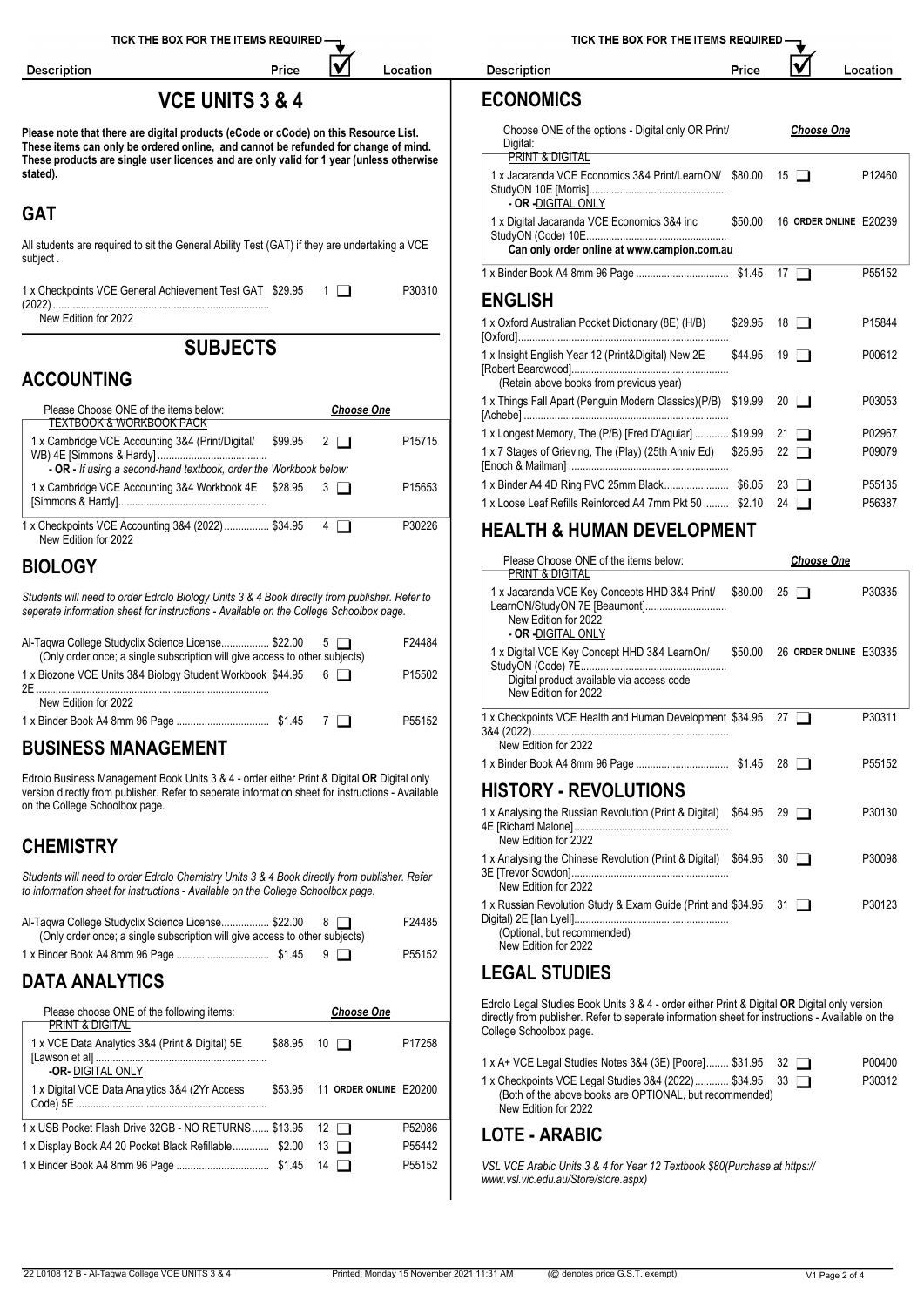| <b>Description</b>                                                                                                                                                                | Price |                                             |                                | Location | <b>Description</b><br>Price<br>Location                                                                                                                                                                                   |                  |
|-----------------------------------------------------------------------------------------------------------------------------------------------------------------------------------|-------|---------------------------------------------|--------------------------------|----------|---------------------------------------------------------------------------------------------------------------------------------------------------------------------------------------------------------------------------|------------------|
| <b>MATHEMATICS</b>                                                                                                                                                                |       |                                             |                                |          | <b>PHYSICS</b>                                                                                                                                                                                                            |                  |
| <b>ALL STUDENTS</b>                                                                                                                                                               |       |                                             |                                |          | Students will need to order Edrolo Physics Units 3 & 4 Book directly from publisher. Refer to<br>seperate information sheet for instructions - Available on the College Schoolbox page.                                   |                  |
| Students studying VCE Mathematics are required to have the TI-Nspire graphing calculator to<br>assist them in class & exams.                                                      |       |                                             |                                |          | Al-Taqwa College Studyclix Science License \$22.00 55<br>(Only order once; a single subscription will give access to other subjects)                                                                                      | F24486           |
| 1 x Calculator Texas TI-Nspire CX II CAS Touchpad \$259.95 34                                                                                                                     |       |                                             |                                | P50982   |                                                                                                                                                                                                                           | P55152           |
| (Retain from previous year)                                                                                                                                                       |       |                                             |                                |          | <b>PSYCHOLOGY</b>                                                                                                                                                                                                         |                  |
| <b>FURTHER MATHEMATICS</b>                                                                                                                                                        |       |                                             |                                |          | Students will need to order Edrolo Psychology Units 3 & 4 Book directly from publisher. Refer<br>to seperate information sheet for instructions - Available on the College Schoolbox page.                                |                  |
| Students will need to order Edrolo Further Maths Book directly from publisher. Refer to<br>seperate information sheet for instructions - Available on the College Schoolbox page. |       |                                             |                                |          | Al-Taqwa College Studyclix Science License \$22.00 57                                                                                                                                                                     | F24487           |
| 1 x A+ VCE Further Mathematics Notes 3&4 (3E)                                                                                                                                     |       | $$31.95$ 35 $\Box$                          |                                | P04666   | (Only order once; a single subscription will give access to other subjects)                                                                                                                                               | P55152           |
| 1 x Checkpoints VCE Further Mathematics 3&4 (2022). \$34.95 36<br>New Edition for 2022                                                                                            |       |                                             |                                | P30309   | <b>SOCIOLOGY</b>                                                                                                                                                                                                          |                  |
|                                                                                                                                                                                   |       |                                             |                                | P55152   | 1 x VCE Sociology Units 3 & 4 3E [Babelja et al] \$65.00 59<br>New Edition for 2022                                                                                                                                       | P30410           |
| <b>MATHS METHODS (CAS)</b>                                                                                                                                                        |       |                                             |                                | P55662   | <b>STUDIO ARTS</b>                                                                                                                                                                                                        |                  |
| Please Choose ONE of the items below:                                                                                                                                             |       |                                             | <b>Choose One</b>              |          | A separate list will be communicated to parents regarding Art requirements.                                                                                                                                               |                  |
| 1 x Cambridge VCE Senior Math Methods 3&4 (Print \$89.95 39<br>- OR - If you are using a second-hand book, order the Reactivation code below:                                     |       |                                             |                                | P04040   | <b>TEXT &amp; TRADITIONS</b>                                                                                                                                                                                              |                  |
| 1 x Digital Camb VCE Snr Math Methods 3&4<br>(Choose carefully as this digital resource cannot be returned, refunded or exchanged if<br>you change your mind)                     |       |                                             | \$19.95 40 ORDER ONLINE E01679 |          | Text & Traditions text will be made available via the College Schoolbox Class Page, free of<br>charge. The School will not print hard copies for students. Teachers will inform students<br>about this in greater detail. |                  |
| 1 x Checkpoints VCE Mathematical Methods 3&4                                                                                                                                      |       | $$34.95$ 41 $\Box$                          |                                | P30313   | <b>STATIONERY</b>                                                                                                                                                                                                         |                  |
| New Edition for 2022                                                                                                                                                              |       |                                             |                                |          | 1 x USB Pocket Flash Drive 32GB - NO RETURNS \$13.95 60                                                                                                                                                                   | P52086           |
| 1 x A+ VCE Mathematical Methods Notes 3&4 (2E)                                                                                                                                    |       | $$31.95$ 42 $\Box$                          |                                | P04646   |                                                                                                                                                                                                                           | P55135           |
|                                                                                                                                                                                   |       |                                             |                                | P55152   | 62 $\Box$                                                                                                                                                                                                                 | P55518<br>P55652 |
|                                                                                                                                                                                   |       |                                             |                                | P55662   |                                                                                                                                                                                                                           | P55709           |
| <b>SPECIALIST MATHS</b>                                                                                                                                                           |       |                                             |                                |          | 1 x Pen Ballpoint Cap Type Med Pack of 5 (3Blue/<br>$$1.55$ 65 $\Box$                                                                                                                                                     | P56092           |
| Please Choose ONE of the items below:                                                                                                                                             |       |                                             | <b>Choose One</b>              |          | 66 □                                                                                                                                                                                                                      | P56130           |
| 1 x Cambridge VCE Senior Spec Maths 3&4 (Print & \$89.95 45                                                                                                                       |       |                                             |                                | P04052   |                                                                                                                                                                                                                           | P56172           |
| Digital) [Evans, Lipson, Cracknell, Astruc, Jones]                                                                                                                                |       |                                             |                                |          |                                                                                                                                                                                                                           | P56252           |
| - OR - If you are using a second-hand book, order the Reactivation code below:                                                                                                    |       |                                             |                                |          | 1 x Pencil Case Tartan Jumbo 340mm x 170mm \$3.15 69                                                                                                                                                                      | P56215           |
| 1 x Digital Camb VCE Snr Specialist Maths 3&4                                                                                                                                     |       |                                             | \$19.95 46 ORDER ONLINE E01688 |          |                                                                                                                                                                                                                           | P56328           |
| (Choose carefully as this digital resource cannot be returned, refunded or exchanged if<br>you change your mind)                                                                  |       |                                             |                                |          | 1 x Loose Leaf Refills Reinforced A4 2mm Graph Pkt \$4.50 71                                                                                                                                                              | P56385           |
| 1 x Checkpoints VCE Specialist Mathematics 3&4                                                                                                                                    |       | $$34.95$ 47 $\Box$                          |                                | P30318   | 1 x Loose Leaf Refills Reinforced A4 7mm Pkt 200  \$7.05 72                                                                                                                                                               | P56389           |
| New Edition for 2022                                                                                                                                                              |       |                                             |                                |          |                                                                                                                                                                                                                           | P56418           |
| 1 x A+ VCE Specialist Maths Notes 3&4 (2E) [Mitchell]. \$31.95 48                                                                                                                 |       |                                             |                                | P04685   | <b>OPTIONAL ITEMS</b>                                                                                                                                                                                                     |                  |
|                                                                                                                                                                                   |       |                                             |                                | P55152   |                                                                                                                                                                                                                           |                  |
|                                                                                                                                                                                   |       |                                             |                                | P55662   | 1 x Hand Sanitiser Gel 70% Ethanol 100ml  \$6.95 74<br>1 x Sunscreen SPF 30+ UV Protection 35ml Cancer<br>$$6.95$ 75 $\Box$                                                                                               | P52068<br>P52191 |
| <b>PHYSICAL EDUCATION</b>                                                                                                                                                         |       |                                             |                                |          | 1 x Scissors Junior 130/135mm Round End R/Handed \$2.10 76                                                                                                                                                                | P50200           |
| Choose ONE of the options - Digital only OR Print/<br>Digital:<br>PRINT & DIGITAL                                                                                                 |       |                                             | <b>Choose One</b>              |          | 1 x Book Covering Roll 45cm x 5m (80 Micron)  \$9.75 77                                                                                                                                                                   | P55177           |
| 1 x Jacaranda VCE Live It Up 2 3&4 Print/                                                                                                                                         |       | $$80.00 \quad 51 \quad \boxed{\phantom{0}}$ |                                | P00638   |                                                                                                                                                                                                                           |                  |
| eBookPLUS/StudyON 4E [O'Keeffe]<br>- OR -DIGITAL ONLY                                                                                                                             |       |                                             |                                |          | <b>VET &amp; VCAL</b>                                                                                                                                                                                                     |                  |
| 1 x Digital VCE Live it Up 2 3&4 eBookPLUS/<br>Can only order online at www.campion.com.au                                                                                        |       |                                             | \$50.00 52 ORDER ONLINE E00303 |          | <b>VCAL ENGLISH</b>                                                                                                                                                                                                       |                  |
| 1 x Checkpoints VCE Physical Education 3&4 (2022)  \$34.95 53                                                                                                                     |       |                                             |                                | P30314   | Students will be supplied a Short Story book in class.                                                                                                                                                                    |                  |
| New Edition for 2022                                                                                                                                                              |       |                                             |                                |          |                                                                                                                                                                                                                           |                  |
|                                                                                                                                                                                   |       |                                             |                                | P55152   |                                                                                                                                                                                                                           |                  |

| THE BOX FOR THE ITEMS REQUIRED - |       |  |
|----------------------------------|-------|--|
|                                  | Price |  |

*Students will need to order Edrolo Physics Units 3 & 4 Book directly from publisher. Refer to seperate information sheet for instructions - Available on the College Schoolbox page.*

| Al-Tagwa College Studyclix Science License \$22.00 55                       |  | F24486             |
|-----------------------------------------------------------------------------|--|--------------------|
| (Only order once; a single subscription will give access to other subjects) |  |                    |
|                                                                             |  | P <sub>55152</sub> |

*Students will need to order Edrolo Psychology Units 3 & 4 Book directly from publisher. Refer to seperate information sheet for instructions - Available on the College Schoolbox page.*

| Al-Taqwa College Studyclix Science License \$22.00 57<br>(Only order once; a single subscription will give access to other subjects) | F24487             |
|--------------------------------------------------------------------------------------------------------------------------------------|--------------------|
|                                                                                                                                      | P <sub>55152</sub> |
| <b>SOCIOLOGY</b>                                                                                                                     |                    |
|                                                                                                                                      | ------             |

| 1 x VCE Sociology Units 3 & 4 3E [Babelja et al] \$65.00 59 [ | P30410 |
|---------------------------------------------------------------|--------|
| New Edition for 2022                                          |        |

#### **TEXT & TRADITIONS**

*Text & Traditions text will be made available via the College Schoolbox Class Page, free of charge. The School will not print hard copies for students. Teachers will inform students about this in greater detail.*

| 1 x USB Pocket Flash Drive 32GB - NO RETURNS \$13.95     |        | 60 I T               | P52086             |
|----------------------------------------------------------|--------|----------------------|--------------------|
|                                                          |        | $61$ $\Box$          | P55135             |
|                                                          |        | $62$ $\Box$          | P55518             |
|                                                          |        | $63$ $\Box$          | P55652             |
|                                                          |        | $64$ $\Box$          | P55709             |
| 1 x Pen Ballpoint Cap Type Med Pack of 5 (3Blue/         | \$1.55 | 65<br>$\mathbf{I}$   | P56092             |
|                                                          |        | 66<br>$\blacksquare$ | P56130             |
|                                                          |        | $67$ $\Box$          | P56172             |
|                                                          |        | 68 T                 | P56252             |
| 1 x Pencil Case Tartan Jumbo 340mm x 170mm \$3.15        |        | $69$ $\Box$          | P56215             |
|                                                          |        | $70$ $\Box$          | P56328             |
| 1 x Loose Leaf Refills Reinforced A4 2mm Graph Pkt       | \$4.50 | $71$ $\Box$          | P56385             |
| 1 x Loose Leaf Refills Reinforced A4 7mm Pkt 200  \$7.05 |        | $72 \mid \mid$       | P56389             |
|                                                          |        | 73<br>$\blacksquare$ | P56418             |
| <b>OPTIONAL ITEMS</b>                                    |        |                      |                    |
|                                                          |        | 74 <b>n</b>          | P52068             |
| 1 x Sunscreen SPF 30+ UV Protection 35ml Cancer          | \$6.95 | 75<br>$\mathbf{I}$   | P52191             |
| 1 x Scissors Junior 130/135mm Round End R/Handed \$2.10  |        | 76<br>$\mathbf{I}$   | P50200             |
| 1 x Book Covering Roll 45cm x 5m (80 Micron)  \$9.75     |        | 77                   | P <sub>55177</sub> |

### **VET & VCAL**

#### **VCAL ENGLISH**